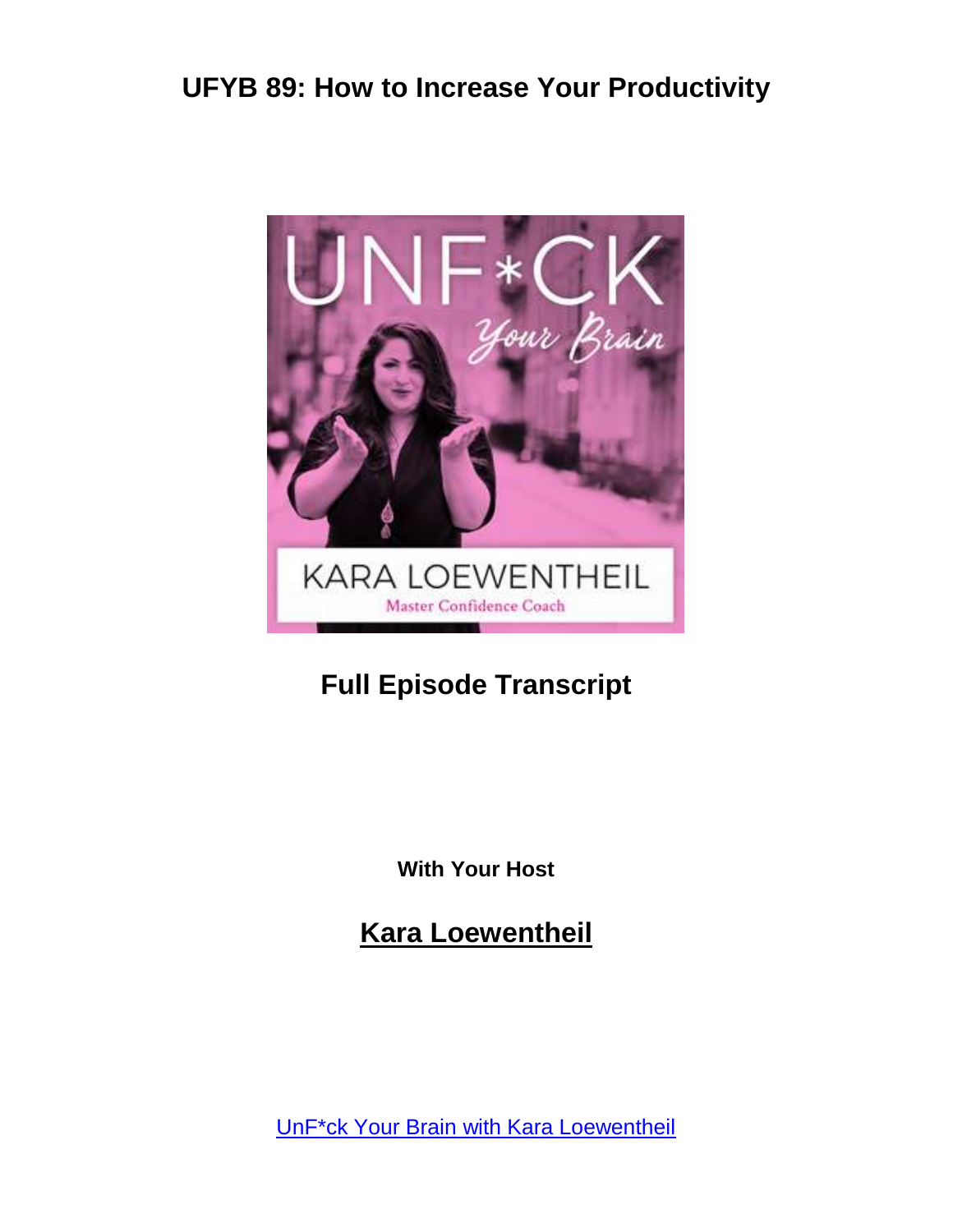Welcome to *Unf\*ck Your Brain*, the only podcast that teaches you how to use psychology, feminism, and coaching, to rewire your brain and get what you want in life. And now here's your host, Harvard law school grad, feminist rockstar, and master coach, Kara Loewentheil.

Hello my chickens. How are you all? I am having one of those days that just flows so perfectly. I'm telling you this for a reason, not just to make you jealous because I'm going to teach you how to do it.

I got up this morning, I went for a run, I had a meeting with my team, I did a six-month review with one of my employees, I recorded a podcast interview from the Million Dollar Badass podcast with the awesome Rachel Rodgers. I even got my hair done, now I'm recording this for you, and it all ran perfectly even though the podcast taping was delayed by half an hour and my appointment was late too, but I still have gotten everything done on time.

So why am I telling you all this? I'm not just gloating. I'm not just boasting. It's because I have managed to stay on track with my productivity and even make up time to account for the delays, and that's because I understand what creates productivity. There is a secret to productivity and it's incredibly simple and yet no one wants to do it.

So I'm going to teach it to you today. Before I get into this, in an earlier episode of this podcast, I taught you how to organize your workflow and calendar. That's called Getting Shit Done, and I definitely recommend that you listen to that if you haven't already. You don't have to.

You can totally still get something out of this podcast if you don't, but I just think they're more powerful when used together because this episode is going to talk about distraction and focusing, but if you don't have an organizational system for your work and calendar, then you have a bigger problem you have to solve before you even have the ability to try to focus.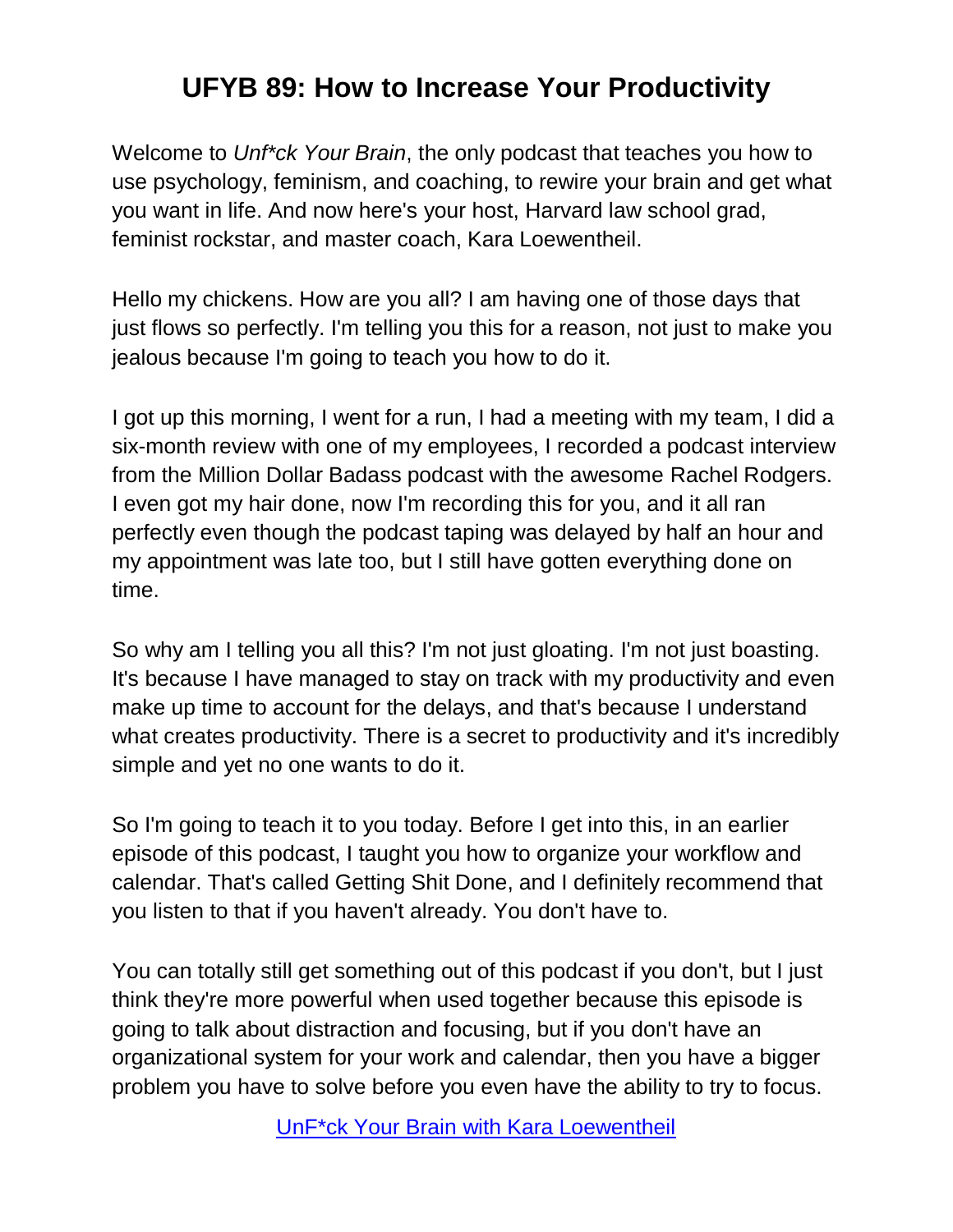So assuming you do have a system but you aren't getting as much done as you want, it's because you aren't being as productive as you could be, or you're having perfectionist fantasies about everything you can get done, and I'm going to address that in a podcast later this month. Right now, we're talking about focusing.

So here's the thing about not being productive or as productive as you want. This is not a moral issue. It's not a character flaw. I think in our society, between the Puritan influences in America and capitalism, we think productivity, it's like the old saying of cleanliness is next to godliness. We think productivity is next to godliness, even if we don't believe in god.

We think it is a moral imperative. It's not. It's an optional value. And lack of productivity is also not a moral issue. It's actually a completely natural result of the conditions that I'm going to describe in this episode. So the reason we have so many books and podcasts and courses about productivity is that the real solution to productivity feels terrible and so none of us want to do it.

The real answer is focusing. I'm going to teach you how. I'm not saying you should already know. Most of us don't know how to focus. Your lizard brain does not like to focus. It wants to constantly scan the environment for pleasure or pain. It's always asking, is there something to eat? Is there someone to have sex with? Is there something that might kill me? Is there something that's all three of those things?

It's always scanning around looking for anything different or out of place or changed that might alert it to something to eat or something to have sex with, or something that might kill you. That's what your primitive brain is always asking. So ingredient one, we have a brain that's always scanning for anything different or new or distracting or changing.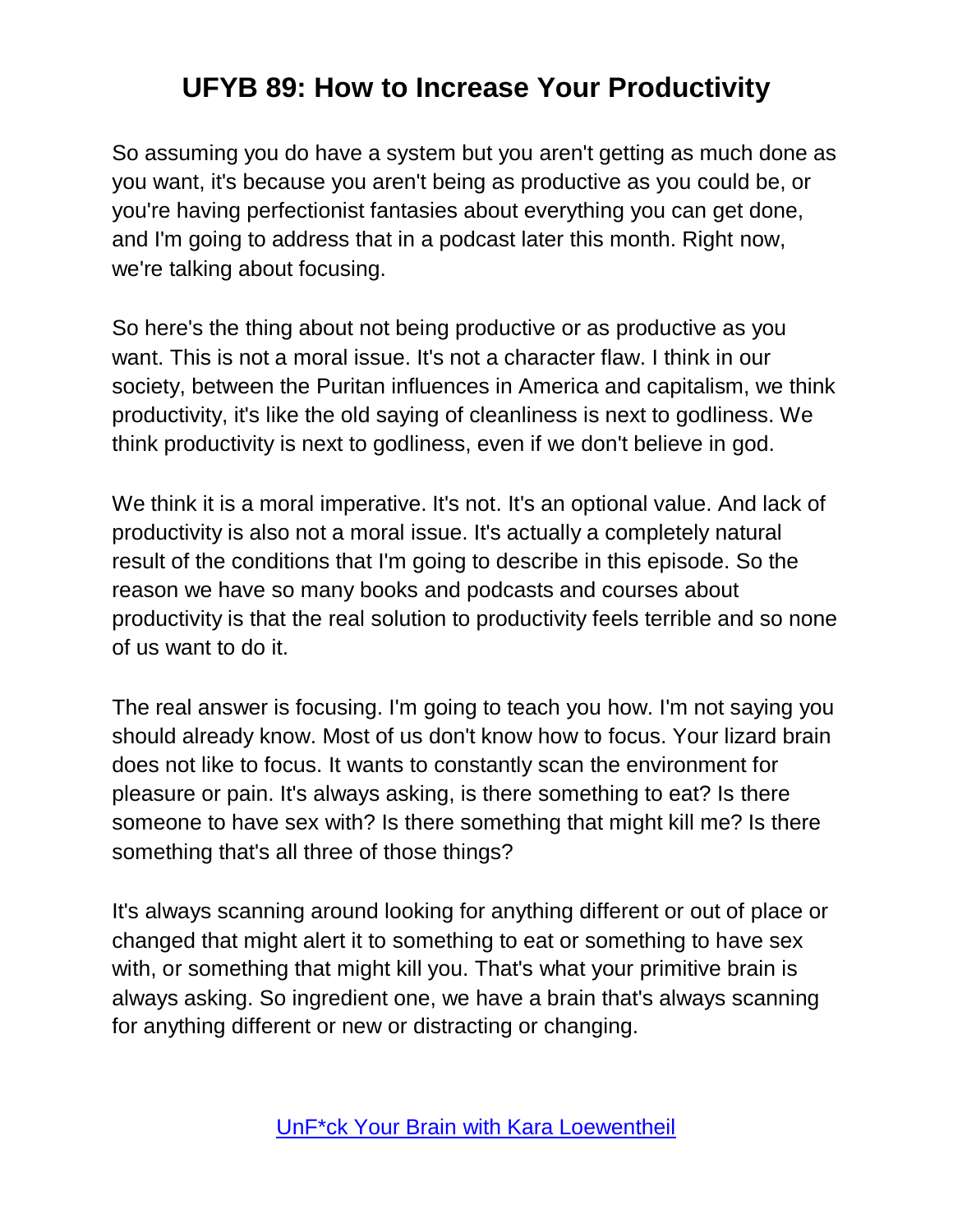Then ingredient two, your prefrontal cortex, which could help you focus is usually busy thinking mean thoughts about your abilities and performance. This is something I cover in depth in the very first episode of the podcast, even before it was called *Unf\*ck Your Brain,* about procrastination. But you can scroll all the way back in the feed. It's called pre-Unf\*ck Your Brain, number one.

So the short version is you don't want to focus using the part of your brain that can focus because you know subconsciously that's going to entail thinking all these negative thoughts about yourself and have all the feelings that go along with them, so you don't really want to do the thing that you're trying to focus on anyway.

So already we have an uphill battle. We have a primitive part of your brain that just wants to always look for a reason to be distracted and look around and see if anything's changed and check again and check again. And then the prefrontal, more developed part of your brain that could help you focus on more substantive concepts or hard work is also the part of your brain that's being super mean and critical to you.

And so you don't really want to be alone with that part of your brain either. It's one of the reasons we do thought work on all of our self-critical thinking. And then third, you factor in that we are using technology most of us that is literally designed to make it impossible for us to focus. And you heard that right. Your software, your computer, your phone are designed to make it difficult for you to pay attention to anything.

So remember, I said your brain evolved to be constantly scanning for food or sex or danger. Your phone is designed to mimic all the things that your brain pays attention to in nature. Color, pattern, sound, movement, vibration. This is not an accident. The more time you spend on your phone, the more money you spend on your phone.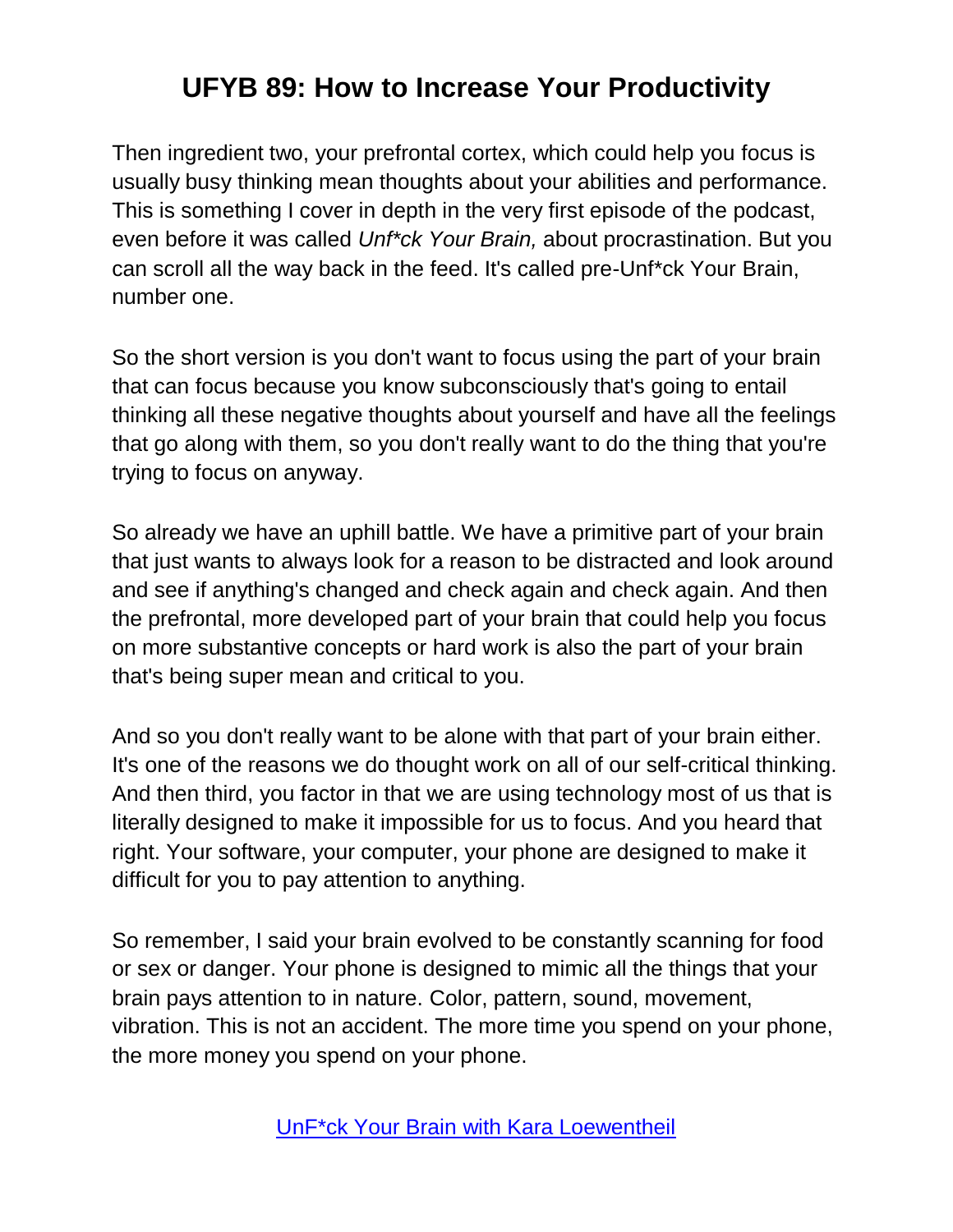The more your phone is a daily part of your life, the more you will spend money on the actual phone, on buying things off the phone, on buying apps, or just looking at things where advertisers can sell you stuff. Instagram is free. The more you look at Instagram, the more you'll see advertisers as they're hoping eventually, you'll buy.

Apps and games are designed to drip out dopamine in patterns that are specifically put together to keep you coming back for more. So hardware companies, software companies, advertisers, they're all trying to make the product as addictive as possible. The more you scroll, the more you spend either directly or indirectly.

The same is true of your computer. More and more, especially as we start to use applications that work across multiple platforms, so we have Gmail, we have Slack, we have all these other chat platforms or Facebook or Instagram, we use them on multiple platforms and so they're with us all the time. All of those brightly colored badges and pings and rings and flashing notifications, those are all designed to keep you hooked on the dopamine hit of getting something new.

So again, your brain is curious. If it sees a box, it wants to know what's inside. There might be food or sex or danger inside. That's pretty much how you see your email too. There's either going to be like, someone saying something nice about you or reaching out to you or validating you, or there might be something dangerous. Someone criticizing you or wanting something you don't know how to do.

It's positive or negative. You're looking for pleasure or trying to avoid pain and scared about it. And modern life, especially if you have a desk job is essentially an all-day everyday electronic orchestra of rings and dings and pings and flashes and vibrations that keep your brain constantly distracted and looking for the next stimulation.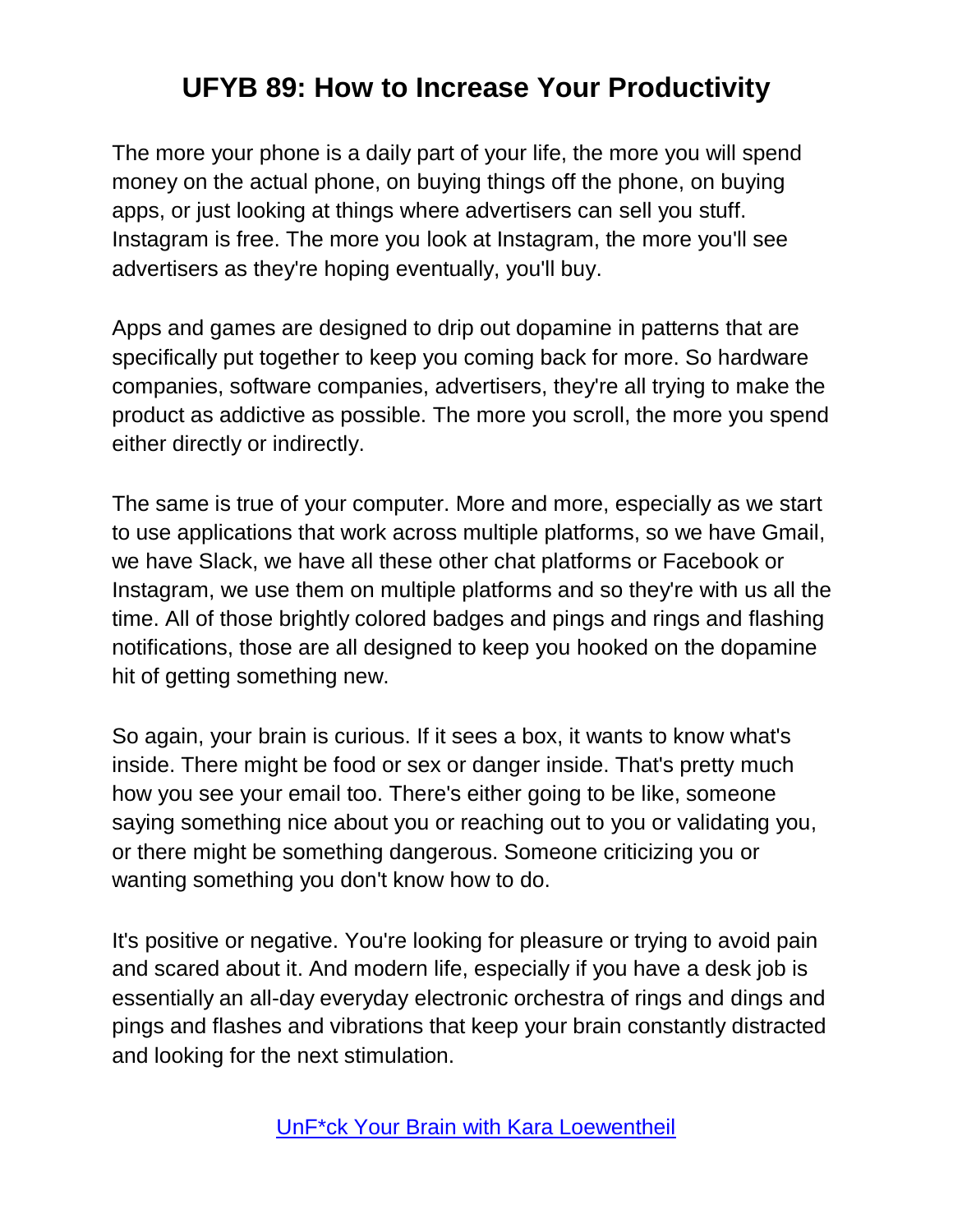And when you're already disinclined to focus on something because you have thoughts about your own ability to do it or you're thinking about all the other things you have to do, you are so willing to be distracted. So there truly is no way to be productive when you are responding to all the stimuli your phone and computer want to offer you.

So this is what you have to do. You have to turn all that shit off. Seriously. Turn it off. I want you to notice right now how resistant you feel to me saying that. You do not want to turn it off. In fact, now that you're thinking about it, you want to check it right now. You want to pause this podcast and hop on Instagram real quick, or even better, you want to do both at once.

Because of all these electronics, we have all gotten used to what we call multitasking. I'm saying it that way, what we call multitasking because it's not really multitasking because multitasking is a lie. It is a complete lie. You cannot do more than one thing that requires mental attention at the same time.

You can do more than one thing at a time if one activity is governed by the part of your brain that encoded repeated action sequences that can operate subconsciously once they've been learned. So you can - we've all been able to drive somewhere if we know the route really well without paying attention to it. You've done that so often that your brain can subconsciously do it now.

It's the same with walking. You can walk and talk at the same time. You can do the dishes while you're thinking about something other than the dishes because you've done them so many times. You can't drive somewhere new, trying to pay attention to directions and also thinking about something else all at the same time.

We've all had that - if I'm driving and I'm trying to deal with new directions and I might have crossed four lanes of traffic and I'm not sure where I'm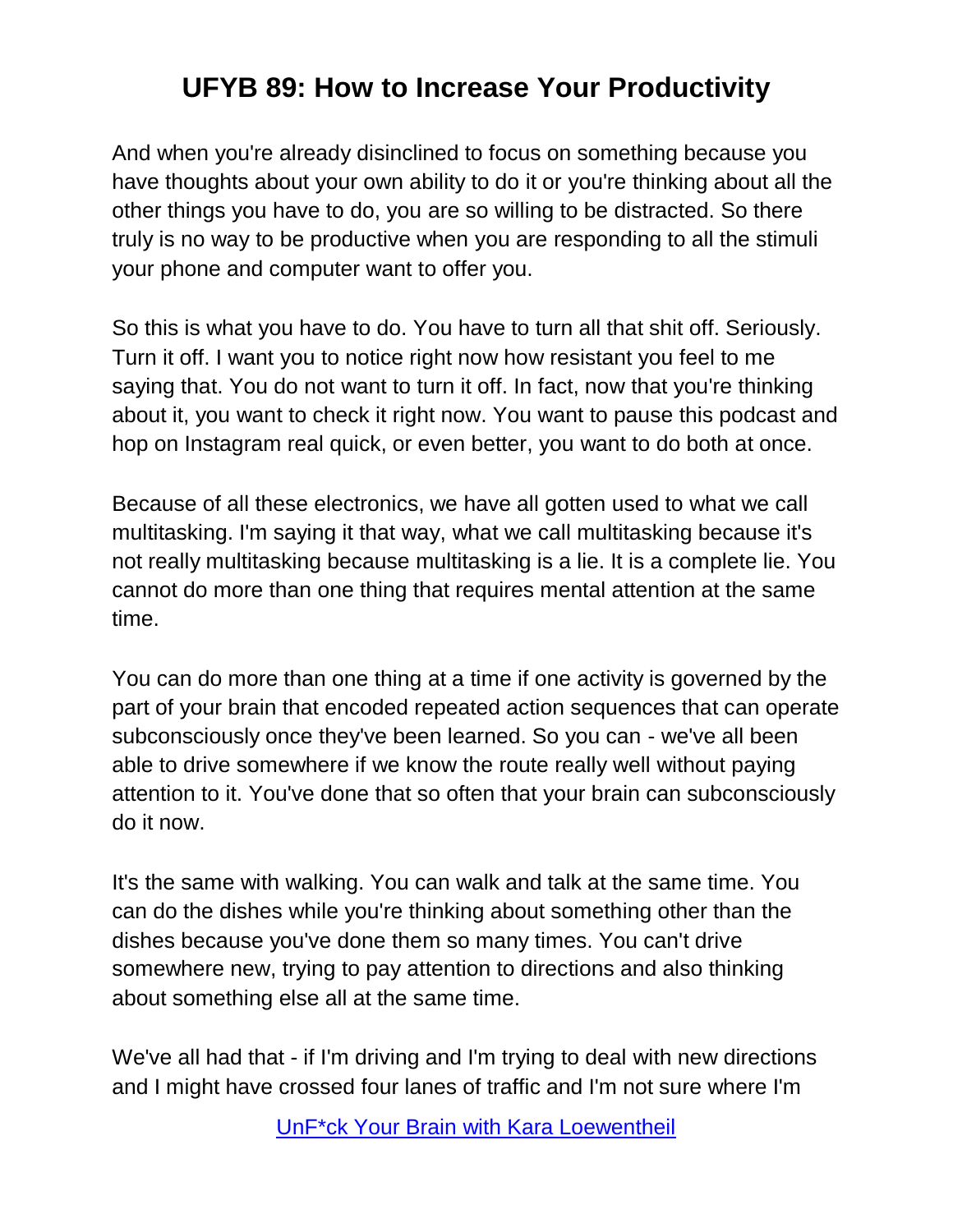going, I don't want someone else talking to me about something complicated at the same time. I can't think about both.

You can't write one thing while you're thinking about another. Not well for sure. And think about if your mind drifts while you're reading, you have to re-read it. You didn't absorb any of the information because your brain was otherwise engaged. You were just doing the automatic behavior of scanning words with your eyes, but the interpretive part of your brain that does the thinking was doing something else, so you didn't retain any information.

Multitasking is just a pernicious lie. Many of us will try to let's say write an email while on a conference call. We don't try to write an email and send a text at the same time because we need our thumbs for both, but we'll try to do one and then the other, or write half the email and then send a text and then go back. But studies show that switching rapidly between different tasks is actually just as bad as trying to multitask.

And I think when most of us talk about multitasking, that's really what we need. We mean switching around a bunch of things or trying to work with the TV on. When you switch from one task to another, the time you lose in getting back to the original task can be anywhere from 20 minutes to three hours, and you do this dozens of times a day.

So repeat it with me. Multitasking is a lie, and switching between different screens and apps and tasks in rapid succession is damaging to your productivity. It's also damaging to your brain. It impairs concentration and damages your short-term memory, among other things. So if you want to increase your productivity and not ruin your brain, you have to learn to focus.

And the way we learn how to focus is that we do it for short periods of time and build up. So you might start with 10 minutes of working on one task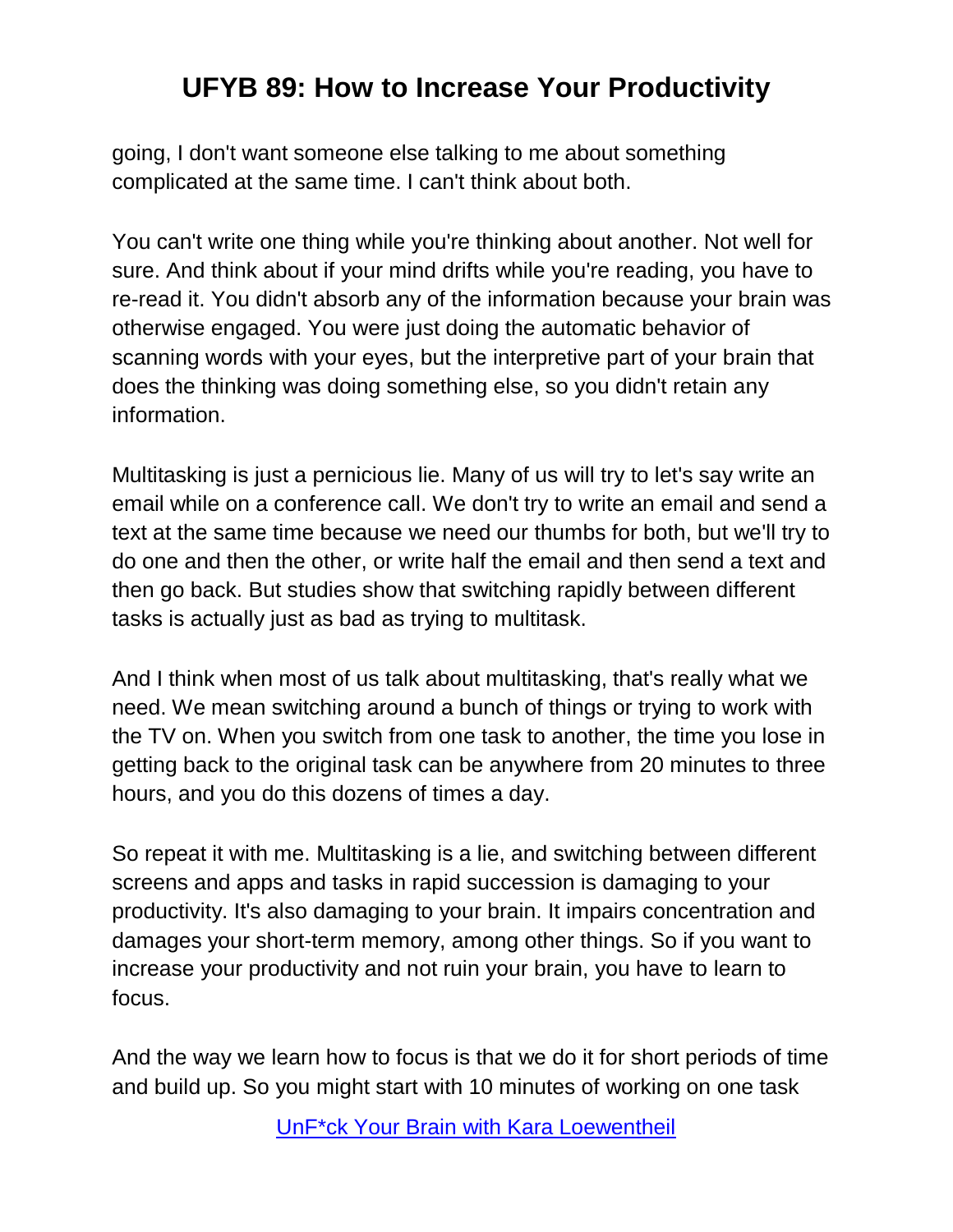and shutting off all notifications and work your way up from there. That means you have to exit your email, exit Slack, mute your phone, put it across the room where you can't see it, or even better, turn it off entirely and put it in a drawer. Even just seeing it will make your brain want to check it.

Silence your computer so you don't get any notifications. Exit all software other than the thing you're working on. And if possible, do what you're working on not on a computer. I do type long things on a computer, even just podcast notes, but if I'm planning an event or coaching concept or outlining a new program or something, I will actually do that on paper when I can so that I'm not even looking at a screen.

Regardless, however you can do it, you close out everything else and you work on one thing for 10 minutes. I picked 10 minutes because I know some of you have thoughts that you have to be immediately available for anything at all times. Well listen to me, unless you're a trauma surgeon in an emergency room, that is not actually true. That is a thought you have.

Everyone can shut their notifications off for 10 minutes. I have to warn you, for some of you, this is going to be excruciating. You are going to be itching to check your phone immediately. The minute your brain has to actually think about something challenging, it's going to whisper, hey, maybe that person on Tinder has messaged you back.

Most of us are completely habituated to checking our phone. Any moment that our hands are idle in the elevator, walking on the street, waiting for food in a restaurant, or any time that we have to think about something or we're having a feeling and we don't want to do one of those two things. So this is going to be like learning to stop smoking or drink less or stop emotional eating for some of you.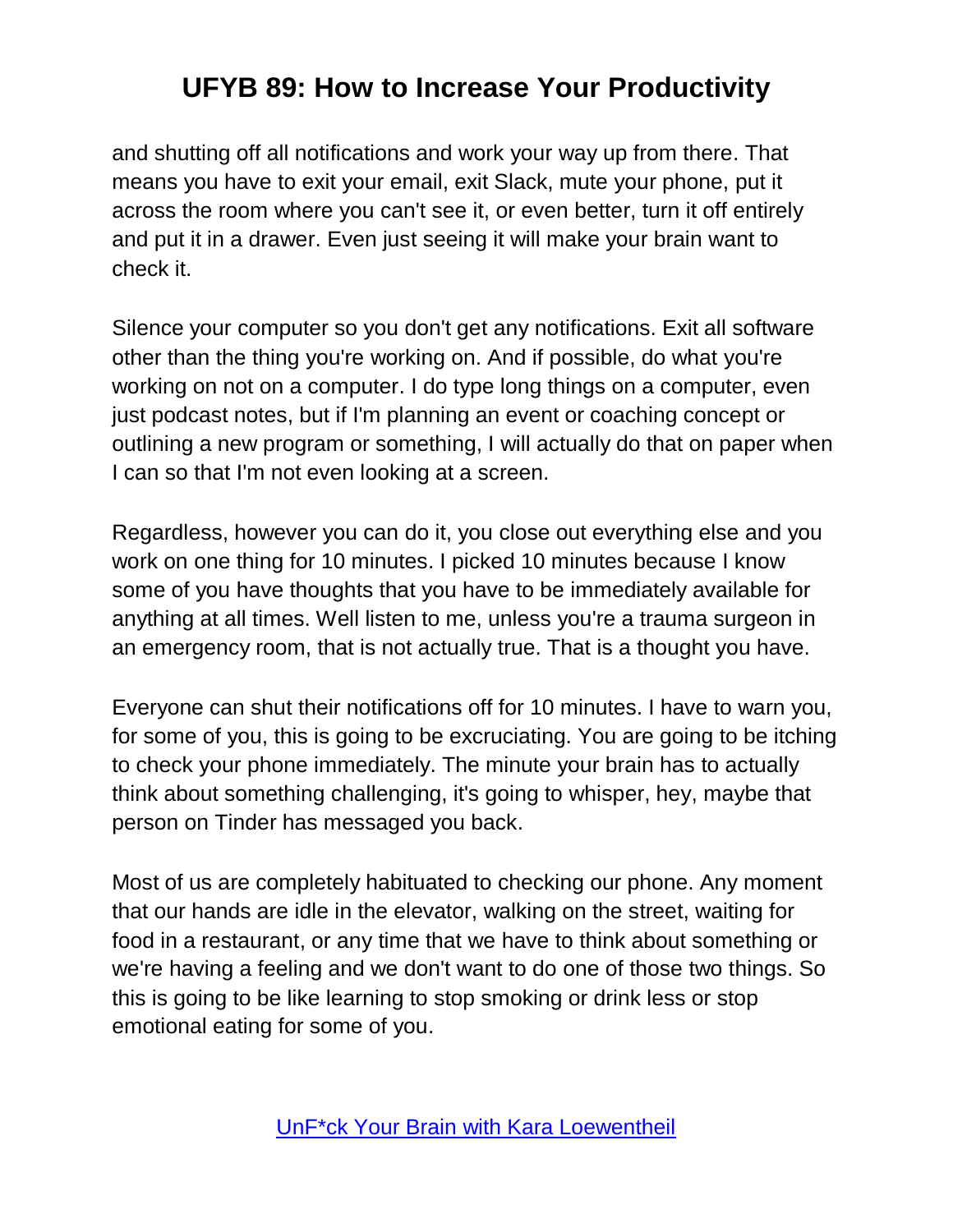Not for everyone. It's really - there's a gradation, but I'm not telling you this to scare you off. You totally can do it. I'm going to teach you a little bit more about how in a minute. But I'm telling you this because it is going to be very intense for some of you and that's good to know going in so that you don't expect it to be easy and you don't shame yourself if it isn't or think that something's gone wrong.

These devices have been designed to be addictive for you. That doesn't mean that you can't be in charge of the relationship. You can. But like any dopamine dependent habit, you have to expect it will feel uncomfortable not to answer the urge. You're habituated.

So here's what you do when you get the urge to check your phone or email during your 10 minutes of focused work time. You allow the urge to be there in your body and you don't act on it. Don't resist or white-knuckle it. Don't try to fight it off. Just like an emotion, you want to allow it and get curious about it. What does it feel like in your body? Where is it? Hot or cold? Fast or slow? Expanding or contracting?

What does it feel like to have an urge and not answer it? Learning to allow urges without acting on them is incredibly powerful work and it can apply to any dopamine driven habit you have. I'll talk about that more in some podcast later this month.

So as you get better at it, you can work up. You can go to 15 minutes, 20 minutes, 30 minutes, a whole hour. The best days I have productivity wise are the days that start the night before when I turn off my phone before I go to bed, and then that day I don't turn it back on or log into my computer until 1pm or 2pm. And I get an insane amount of thinking and creating done on those days.

It's not going to be feasible for all of you but you can all start with 10 minutes and work your way up. I actually had a client on *Unf\*ck Your Brain*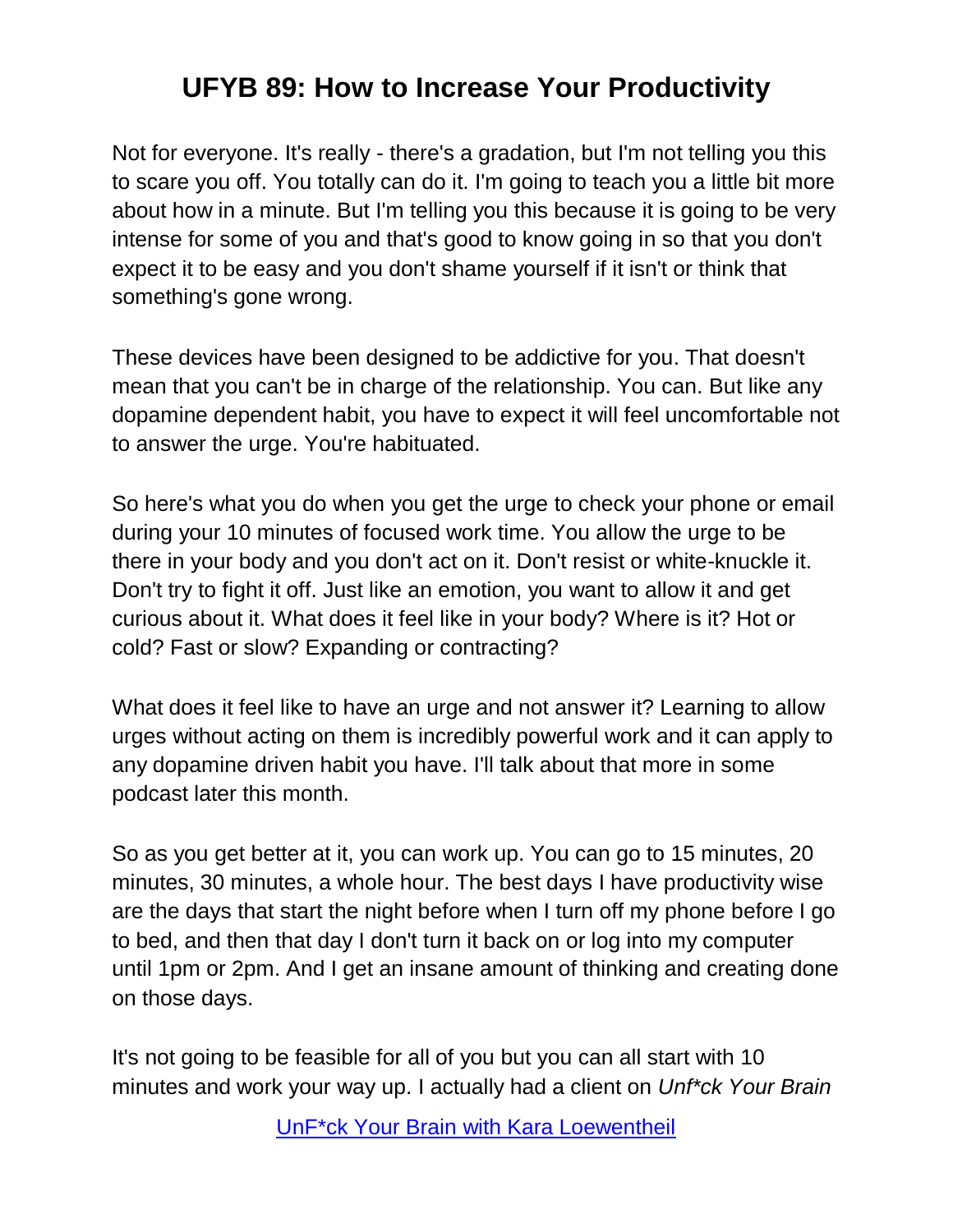recently, I think I might have talked about her in a recent podcast. But she had a high-level executive job and when she came to me, she had thousands of emails in her inbox and literally no time on her calendar to do any work.

She was in meetings or she was in her email all day. She had all of her notifications on all the time. She responded to email immediately, her door was always open. So she was interrupted literally every minute she was in the office by something on her computer or a person. We started with her turning off her email notification and closing her door for one hour a day and working on actual substantive work during that hour, and then she would spend an hour responding to email.

And this I cover in the Getting Shit Done podcast where you need to get specific about what you're going to do in each block of time and you've got to save time for your email and your Slack and whatever to process all those notifications. Within a few weeks, she fought me tooth and nail. I'm sure she will not be upset to hear me say.

But within a few weeks, she was getting down to inbox zero at the end of every day and she's getting more substantive work done than she has in years. All of these apps and email and social media, what they all have in common is that they can be totally useful or enjoyable and that's fine too, but they need to be done one at a time on purpose and not just constantly checked whenever you get pinged.

So I am not saying you should never check social media, you should never look at your phone, you should never play a game. What I'm saying is you want those choices to be intentional. So The Clutch has a Facebook group. I obviously don't think that Facebook is inherently terrible for you to use, but I would never recommend that someone try to be writing a brief and participating in The Clutch and listening to music and texting people and have the TV on.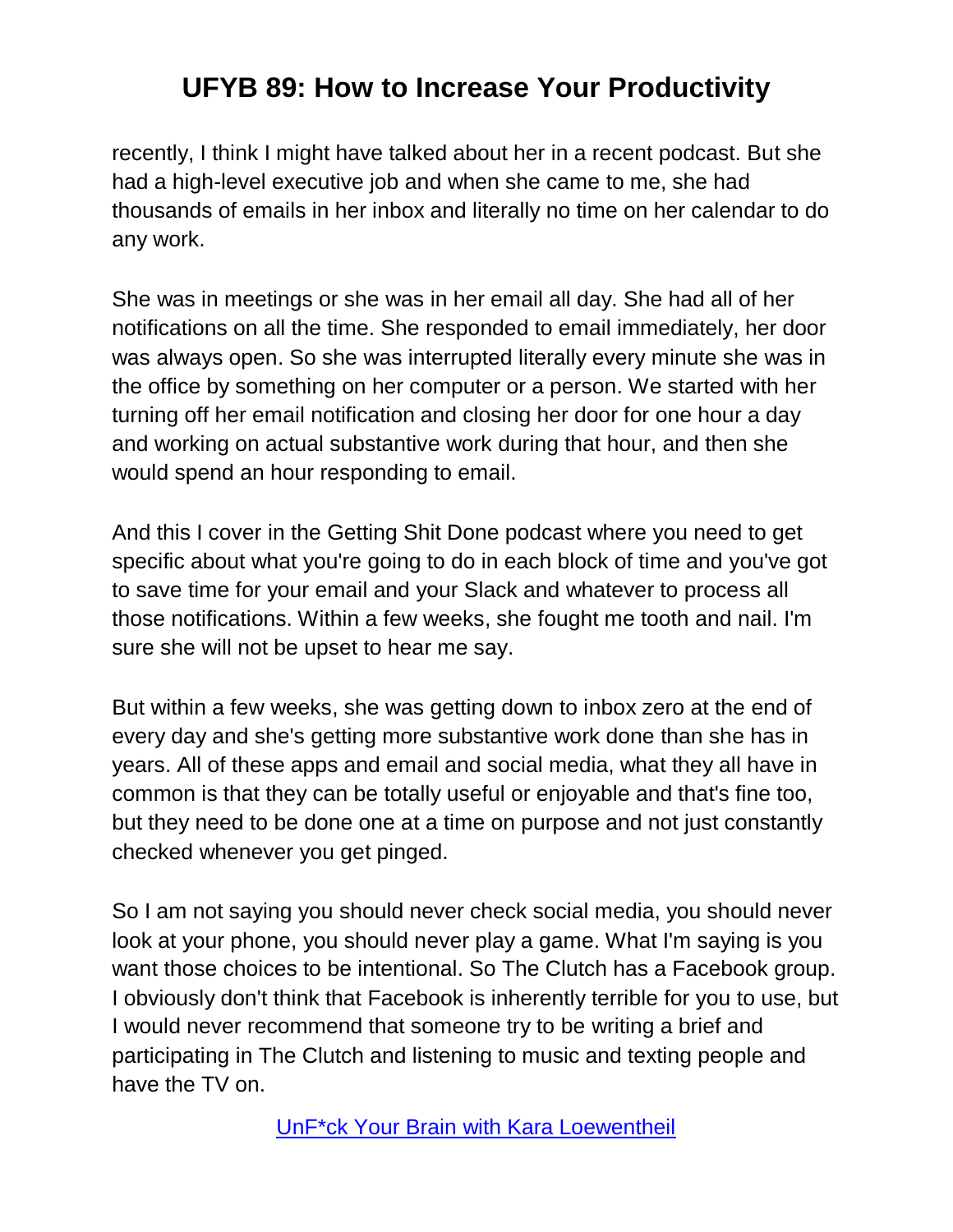You can't do all those things at once. You would be much better off scheduling half an hour to scroll Instagram or scheduling a half an hour to participate in Clutch conversations and then scheduling an hour to watch Netflix to relax and scheduling two hours to work on this project and doing each thing separately.

When you try to do everything at once and you bounce back and forth, everything takes longer and it doesn't feel rewarding, and the quality is lower. So there's just no benefit to trying to do it all at once or jumping back and forth and responding to all those notifications. You want to set aside time to go through your email, set aside time to do your Slack notifications. Set aside time, yes, to hang out on Instagram or watch Netflix or whatever it is, participate in The Clutch, but do it on purpose and don't try to do them all at once.

You do not need to get certified in scrum to get more done. You need to turn off everything that is trying to distract you, everything that wants to make money off your attention because if you learn how to tolerate the discomfort of focusing and not answering the urge to distract yourself, that's how you'll get to be the one who makes money off your own attention rather than giving it away to somebody else who's profiting off of it and you get nothing.

So if you struggle with productivity and multitasking, then today is the day to join The Clutch because this week's podcast workbook is going to walk you through setting goals for this process and evaluating your progress and dealing with those urges. So if you're listening to this the day it comes out, it's July 11th. So if you sign up for The Clutch today you will get that workbook tomorrow.

It's unfuckyourbrain.com/theclutch. Go forth. Turn everything off and be productive, my chickens. If you're in The Clutch, I'll talk to you tomorrow in